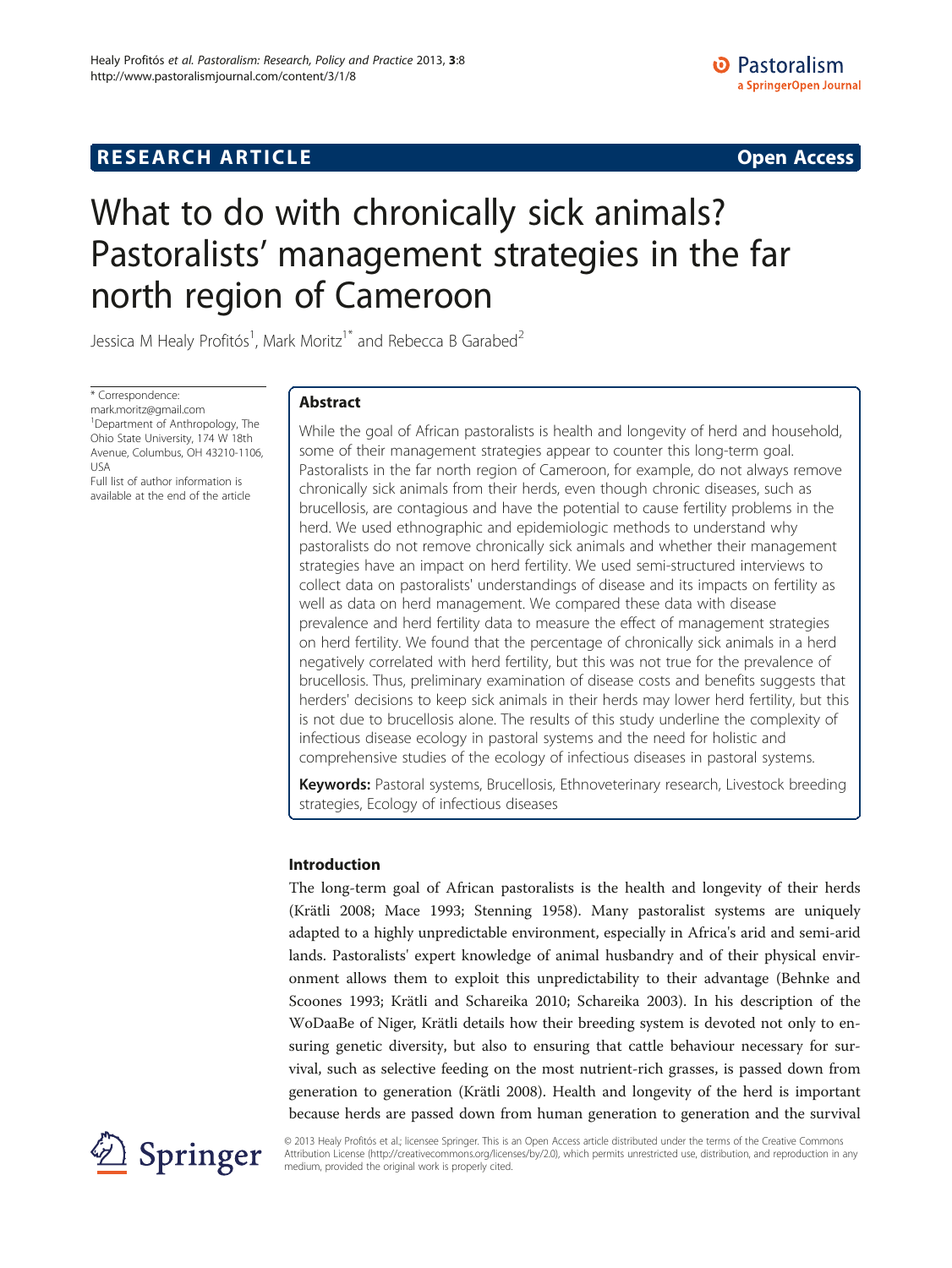of the next generation of humans is dependent upon the health of the next generation of the herd (Krätli [2008;](#page-10-0) Mace [1993](#page-10-0); Stenning [1958](#page-10-0)). But seemingly in direct opposition to this goal, we have found that pastoralists in the far north region of Cameroon do not always remove chronically sick animals from their herds even though these animals may have infectious diseases, like brucellosis, which can cause fertility problems in the herd and illness in humans and animals (John et al. [2010](#page-10-0); Scolamacchia et al. [2010\)](#page-10-0).

Bovine brucellosis, one of the most common zoonoses in the world, is highly contagious and can negatively impact herd fertility through abortions, weak offspring, and/or lowered milk production (John et al. [2010](#page-10-0); Scolamacchia et al. [2010\)](#page-10-0). Brucellosis bacteria (Brucella abortus) can be transmitted from cattle to humans via consumption of raw milk and/or contact with placenta and birth fluids (Acha and Szyfres [2001](#page-9-0)). Signs in animals are abortions, sterility, inflammation of joints (hygromas), and arthritis (Acha and Szyfres [2001](#page-9-0)). Acute symptoms in humans are similar to flu and may include fever, sweating, headaches, back pains, and physical weakness, while chronic symptoms are recurrent fever, joint pain, and fatigue (Acha and Szyfres [2001](#page-9-0); CDC [2007](#page-9-0)). Brucellosis is endemic across West Africa although prevalence rates vary significantly across groups of humans and cattle (Chabasse et al. [1985](#page-9-0); Domenech et al. [1983](#page-9-0); Schelling [2002](#page-10-0)).

The objective of our ethnographic research project was to describe pastoralists' understandings of animal disease and its impacts on fertility as well as their management strategies, in order to understand the apparent paradox that pastoralists do not remove chronically sick animals from their herd, even though this may negatively affect the long-term goal of pastoralists. We focused our analysis on brucellosis because this infectious disease is endemic in our study area and a chronic disease that has, potentially, a direct and observable impact on herd fertility.

#### Study area and population

The far north region of Cameroon has a semi-arid climate with a single rainy season. During the eight-month dry season, cattle lose considerable weight and become more susceptible to diseases. Whereas sedentary pastoralists rely primarily on feeding cotton seed cakes to cattle so as to overcome the difficulties of the dry season, mobile pastoralists limit weight loss of their animals through transhumance, taking their animals to rangelands with the highest quality and quantity of forage.

The mobile pastoralists in the region belong to different Arab and FulBe groups. The FulBe group consists of Jamaare'en, Mare'en, Alijam'en, Adanko'en, Anagamba'en, and Uuda'en groups. All the groups are highly specialized in animal production. The sedentary pastoralists in our study belong to the FulBe and Musgum groups, but there are also Arab and Tupuri sedentary pastoralists in the region (Moritz et al. [2013](#page-10-0)).

The veterinary infrastructure is thinly spread over a wide area as there are currently 144 Centres Zootechniques et de Contrôle de Sante Vétérinaire (CSV) in the far north region ( $>$ 34,000 km<sup>2</sup>). The main functions of the CSV are the annual vaccinations and veterinary health controls at livestock markets and along transhumance and trade routes, not the treatment of livestock diseases. Cattle are vaccinated annually against infectious diseases that cause the greatest losses and have the most readily available vaccines: anthrax, blackleg, lumpy skin disease, haemorrhagic septicaemia, and contagious bovine pleuropneumonia. However, there are many other infectious diseases for which there are no vaccinations available in the far north region, like brucellosis.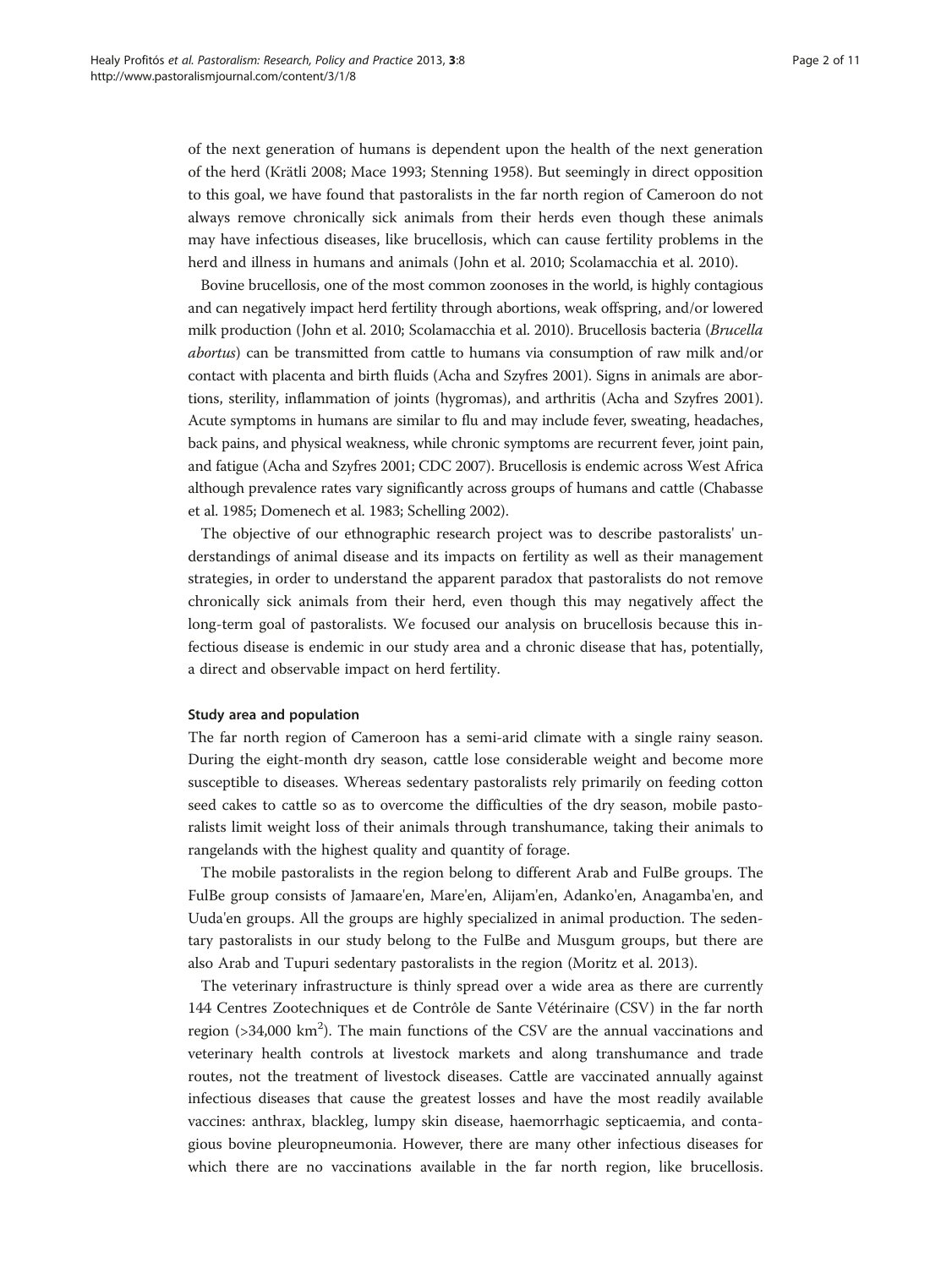Previous studies have found that livestock losses attributed by herders to diseases are relatively low (2% to 3%), as most sick animals are sold before they die (Moritz [2003](#page-10-0)). Our survey data indicate that most self-reported losses are due to mbooru (foot-andmouth disease) and *haahaande* (heart-water), but there are no good biomedical data on what diseases are responsible for livestock losses.

## Methods

This study is part of a larger, interdisciplinary study of the transmission and persistence of infectious diseases in humans and animals in the far north region of Cameroon conducted by the Disease Ecology and Computer Modeling Laboratory at the Ohio State University. The goal of the study presented here was to examine how pastoralists' understandings of diseases and its impacts on fertility shape their management strategies and what the impact of these strategies is on herd production and reproduction. We conducted semi-structured interviews with 21 pastoralists, whose herds are enrolled in our larger study of the transmission and maintenance of foot-and-mouth disease in the Chad Basin (Ludi et al. Serotype diversity of foot-and-mouth-disease virus circulating in the non-vaccinated population within the Lake Chad Basin of Cameroon, in preparation). The sample consisted of 10 mobile herds and 11 sedentary herds. We only interviewed men because they have the primary responsibility for the care of cattle. There is strict sexual division of labour and sex segregation in Arab and FulBe pastoral households in the far north region of Cameroon; women are responsible for the house, and men are responsible for the herd. Questions and responses were translated from English into Fulfulde (and back) with the assistance of an interpreter, an MA student at the University of Maroua, who had several years of experience working with researchers and herders. All interviews were recorded and transcribed.

First, we asked questions about the calf rope where calves under the age of six months are tethered in the morning and evening to control their access to their mother's milk. During the day, these calves are grazed separately from the main herd, so they only access their mothers at milking times. We documented the health history of 106 calves on the rope as well as the reproductive health history of their mothers, which included information about an additional 222 calves. This provided us with data for a total of 328 calves and 106 cows. The calf rope is a practical tool to measure the fertility of the herd in the past year. We asked questions about the calves' age, sex, health, as well as the reproductive history of their mothers. Second, we asked about the health of all animals in the herd and the management of diseases. We were specifically interested in animals that were currently and/or chronically sick with *baakaale* (brucellosis) or other reoccurring diseases. Third, we asked about animals that were sold in the previous year and how pastoralists decided which animal to sell. We asked specifically about the sale and removal of chronically sick animals. Finally, we asked about fertility problems, including abortions, and how pastoralists managed these problems.

We discussed diseases and symptoms using Fulfulde terminology and compared pastoralists' descriptions with those of biomedical diseases to which the FulBe diseases are conventionally translated (Noye [1989](#page-10-0); Tourneux [2007](#page-10-0)). We note that there are no perfect matches between pastoralists' and western biomedical concepts (see also Grandin and Young [1996](#page-10-0); Krönke [2004;](#page-10-0) McCorkle [1986\)](#page-10-0). The Fulfulde names and conventional biomedical names for the diseases discussed are as follows: awse/trypanosomiasis,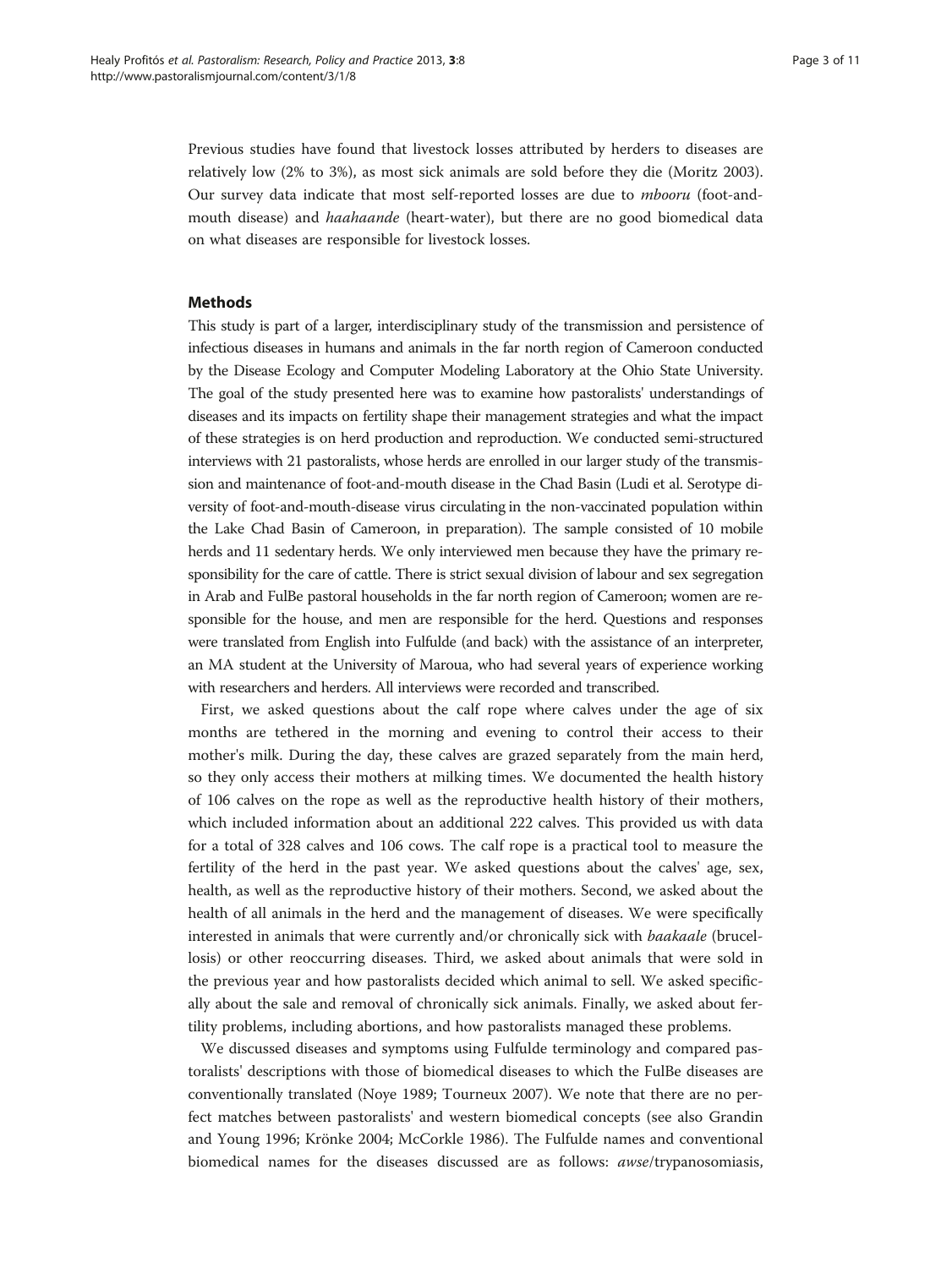baakaale/brucellosis, mbooru/njoobu/foot-and-mouth disease, haahaande/heart-water, and sondaru/cough (Moritz et al. [2013](#page-10-0)).

We used grounded theory to analyze the interview data about herders' conceptual models of diseases and fertility (Charmaz [2006](#page-9-0)), which meant that interviews were transcribed, read line by line, and coded for themes related to diseases, fertility, animal sales, and chronically sick animals. These codes were then organized into analytical memos that described common themes. The use of grounded theory approach ensured that we could explore themes that were emerging from our data that were not in our original research design.

The health and demographic data from each calf rope allowed us to develop a fertility profile for the herds, including the average age at first calving, the average number of calves born to each cow, number of calves born in the past year per total herd size, and the average number of observed abortions. The survey of 106 mothers whose calves were on the calf rope and their reported reproductive history allowed us to estimate morbidity and fertility patterns in mobile and sedentary herds for a total of 328 calves.

We also had collected biological samples to estimate the seroprevalence of brucellosis in all 21 study herds for two previous years (2010, 2011). The study herds were selected to be representative of different geographical and exposure groups in the far north region (Ludi et al. Serotype diversity of foot-and-mouth-disease virus circulating in the nonvaccinated population within the Lake Chad Basin of Cameroon, in preparation); thus, the herds are not a random population sample but are rather a sample of transhumance orbits representing the range of exposures and management systems in the region. Within each of these herds, five cattle greater than one year of age were sampled and the same animals were sampled each year. Five cattle represented 7% to 33% of the herd, where 'herd' is defined as a management unit, i.e. group of animals that graze together every day of the year. Sampling and testing for brucellosis was according to the following procedure, which was approved by the Ohio State University Institutional Animal Care and Use Committee. Cattle were restrained in standing or recumbent position and 10 to 15 mL of blood was collected from the jugular vein into a serum collection tube. The tubes were allowed to stand in the shade for up to four hours until they coagulated. Then the tubes were centrifuged in the field to separate the serum. The serum was transported back to our field laboratory in a cooler and then kept refrigerated for up to two weeks before testing. Batches of serum were tested for *Brucella abortus* reactivity in the field laboratory using the Rose Bengal (Card) test, which has a published sensitivity of 81.2% and a specificity of 86.3% (Gall and Nielsen 2004). The Rose Bengal test was conducted according to the procedure described by OIE ([2009](#page-10-0)) and used as test reagent, and positive and negative controls were purchased from the USDA National Veterinary Services Laboratory, Ames, IA, USA. All samples considered positive in this study showed strong evidence of agglutination, and results were from batches with controls that reacted appropriately.

We used descriptive statistics, chi-squared tests, Mann-Whitney tests,  $t$  tests, and linear correlations to examine fertility rates and brucellosis prevalence rates of mobile and sedentary herds using GraphPad InStat (version 3.0a) and SPSS (version 19) for Macintosh.

#### Results

To answer our two main questions - why do pastoralists keep chronically sick animals in their herd, and does it affect herd fertility - we will first discuss whether pastoralists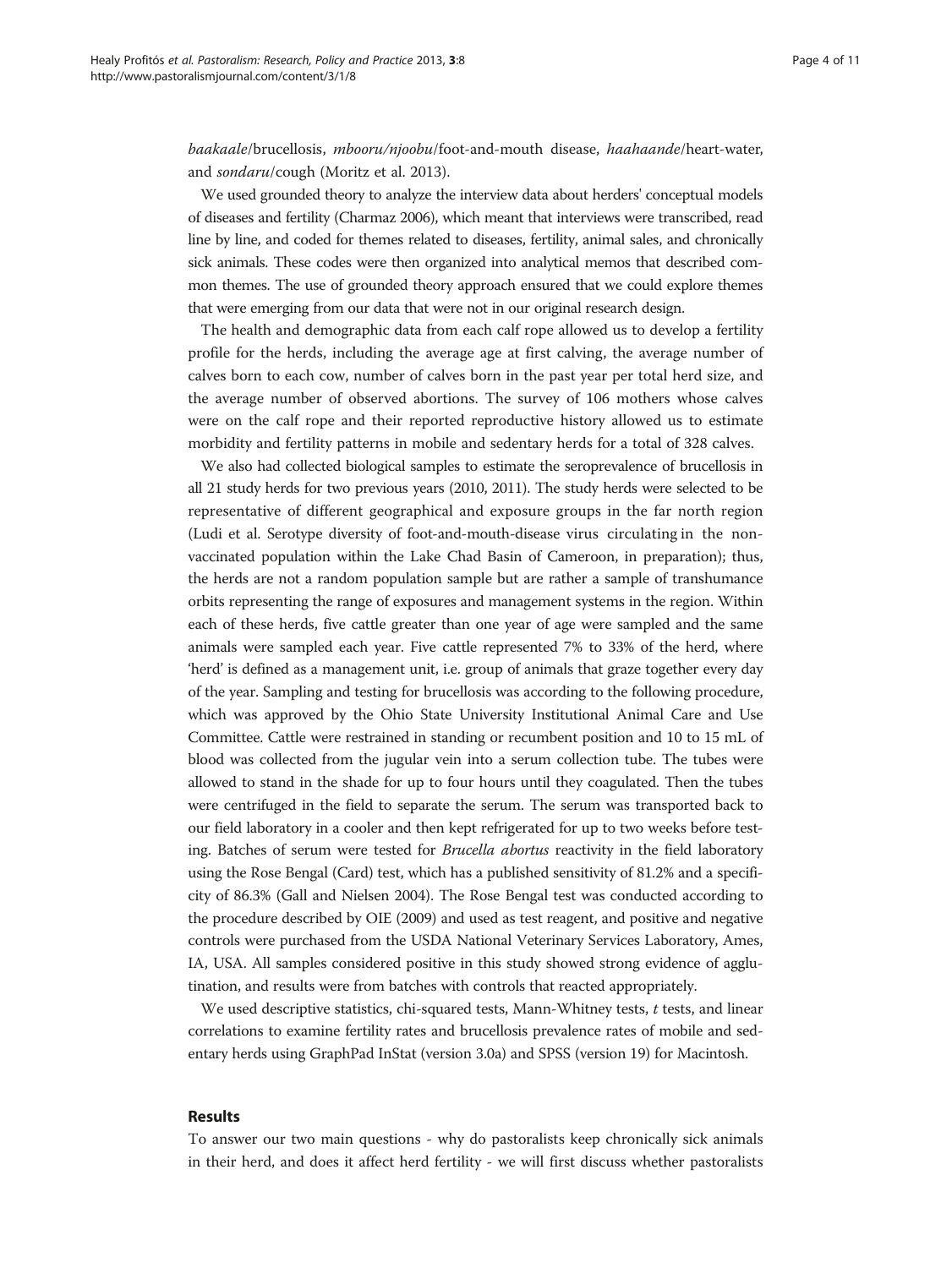recognize the infectiousness of chronic diseases and whether they make the link between these diseases and fertility problems. Second, we will discuss pastoralists' health management practices, including whether and when they remove chronically sick animals. Third, we will discuss whether and how management strategies affect disease prevalence and herd fertility.

# Pastoralists' understandings of disease and fertility

Pastoralists in the study region considered cattle diseases a major threat to their livelihoods, and they used a variety of strategies to prevent diseases including smoky fires against flies and mosquitoes, prophylactic use of veterinary medicine, and vaccinations. The majority of our informants argued that diseases could cause fertility problems, including abortions. Diseases such as awse (trypanosomiasis), mbooru (foot-and-mouth disease), baakaale (brucellosis) and haahaande (heart-water) were mentioned as possible causes of abortions, but biting flies, snakes, and being hit with a stick were also mentioned. While baakaale (brucellosis) was frequently mentioned as a disease that can cause abortions in cattle, pastoralists were more concerned with *awse* (trypanosomiasis). Thus, while pastoralists recognized that a range of diseases could potentially cause fertility problems, they were not overly concerned with brucellosis as a cause of fertility problems.

#### Treatment and management of chronically sick animals

During the semi-structured interview, herders were also asked to list the number of currently sick animals that they had in their herd as a whole. Most of the pastoralists reported that they had chronically sick animals: 8 of 11 sedentary herds had chronically sick animals with 8% of all sedentary cattle being sick versus 5 of 10 mobile herds with 3% of all mobile cattle being chronically sick. Chronically sick animals were described by herders as animals that required repeated treatment for diseases within a relatively defined time period (e.g. one year) with temporary, but not lasting success. The diseases held responsible for chronic sickness were *awse* (trypanosomiasis; 55% of all chronically sick animals in 21 herds), mbooru/njoobu (foot-and-mouth disease; 17%), sondaru (cough; 17%), and baakaale (brucellosis; 11%). Herders identified the diseases on the basis of symptoms presented; for example, excess saliva and blisters on the mouth and hooves were mentioned as a sign of mbooru, while swollen joints were mentioned as a sign of baakaale. Only half of all the pastoralists in our study said that they have had animals with baakaale (most of them were mobile herders), even though the seroprevalence data showed that all but one herd had animals with antibodies to brucellosis (suggesting infection at some point in time).

All pastoralists used veterinary drugs to treat sick animals, mainly trypanocides and antibiotics, but they used a wait-and-see approach in administering the drugs, which meant that they would administer the first dose of the drug, wait to see if the animal's health improved, and then either stop treatment (if animal improved), administer another dose, or change drugs (if the animal's condition stayed the same or worsened). Traditional treatments were sometimes mentioned, but not by all pastoralists. Thus, pastoralists relied primarily on veterinary drugs to treat animals, which represent an observed monetary cost of having chronically sick animals in a herd. However, the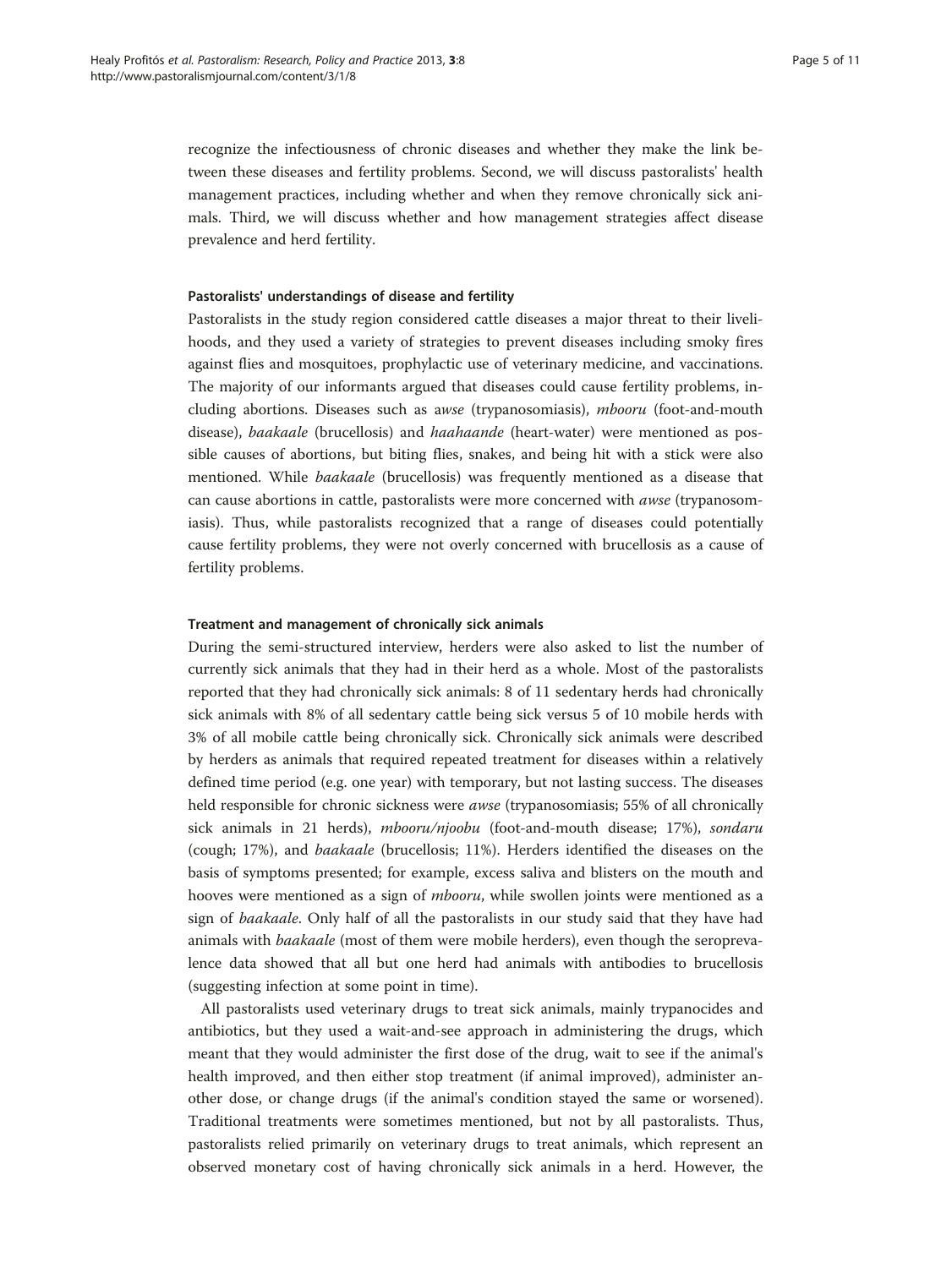wait-and-see method of using these drugs means that the cost of treatment is relatively small even over long periods of time.

#### Removal of chronically sick animals

Thirteen pastoralists said that they had chronically sick animals in their herd, and these animals represented on average about 6% of the animals in the herd. Most of these animals had been sick for half a year, but others had been sick for more than three years. Nevertheless, pastoralists said that they would not sell chronically sick animals, even if the animals were currently not reproducing.

In general, animals were only sold when pastoralists had a pressing economic need for cash. The size of the need determined what animals were sold (see also Moritz [2003](#page-10-0)). If pastoralists had large needs (e.g. marriage, legal fees), they would sell a large or fat animal. If they had small needs (e.g. food, taxes, medical bills, clothes, wages), they would sell small stock, young male calves, or old cows that were no longer productive. Only if there were no young male calves or old cows would pastoralists sell chronically sick animals.

In general, pastoralists tried to avoid selling sick animals because they fetched low prices. Chronically sick animals were sold under two conditions. First, if death was imminent, pastoralists would either slaughter the animal themselves so that they could consume it or sell the meat, or they would sell the animal immediately on the spot for any price and accept the economic losses. Second, if death was not imminent, pastoralists would wait until the animal recovered as much possible so that they could sell the animal at the market and avoid significant economic losses. About 10% of the cattle sold by pastoralists in our sample were reportedly sick at the time of the sale. When asked, 'Do people buy very sick animals?' pastoralists explained that there are indeed people who buy sick cattle from time to time because it is a source of' 'cheap meat'. In fact, it seemed somewhat inappropriate to sell sick animals as some pastoralists argued emphatically that they never sold sick animals, even though the survey data showed that some of them had sold sick animals in the previous year.

While pastoralists in our sample raised animals for subsistence and not for profit, they made economically rational decisions, weighing the costs and benefits of keeping and/or selling chronically sick animals. Because the production costs in agro-pastoral and mobile pastoral systems are relatively low (Moritz [2003\)](#page-10-0), if there was any hope that chronically sick animals would recover, it made economic sense to keep these animals in the herd. The question is whether this decision affected disease prevalence and herd fertility.

#### Impact on disease prevalence and herd fertility

The seroprevalence data showed that all but one herd had animals infected with brucellosis (Figure [1\)](#page-6-0), with an average of 36% of the animals tested in the herd being infected (Table [1](#page-6-0); prevalence of 0.36 adjusted for test accuracy using the Rogan-Gladen estimator, 1978) (95% confidence interval (CI), 0.35:0.38), ranging from a minimum of 0.00 (95% CI, 0.00:0.46) to a maximum of 1.00 (95% CI, 0.54:1.00). We found no statistically significant difference between the prevalence rates of brucellosis in sedentary and mobile herds (see Table [1](#page-6-0)). While brucellosis is a chronic and endemic disease with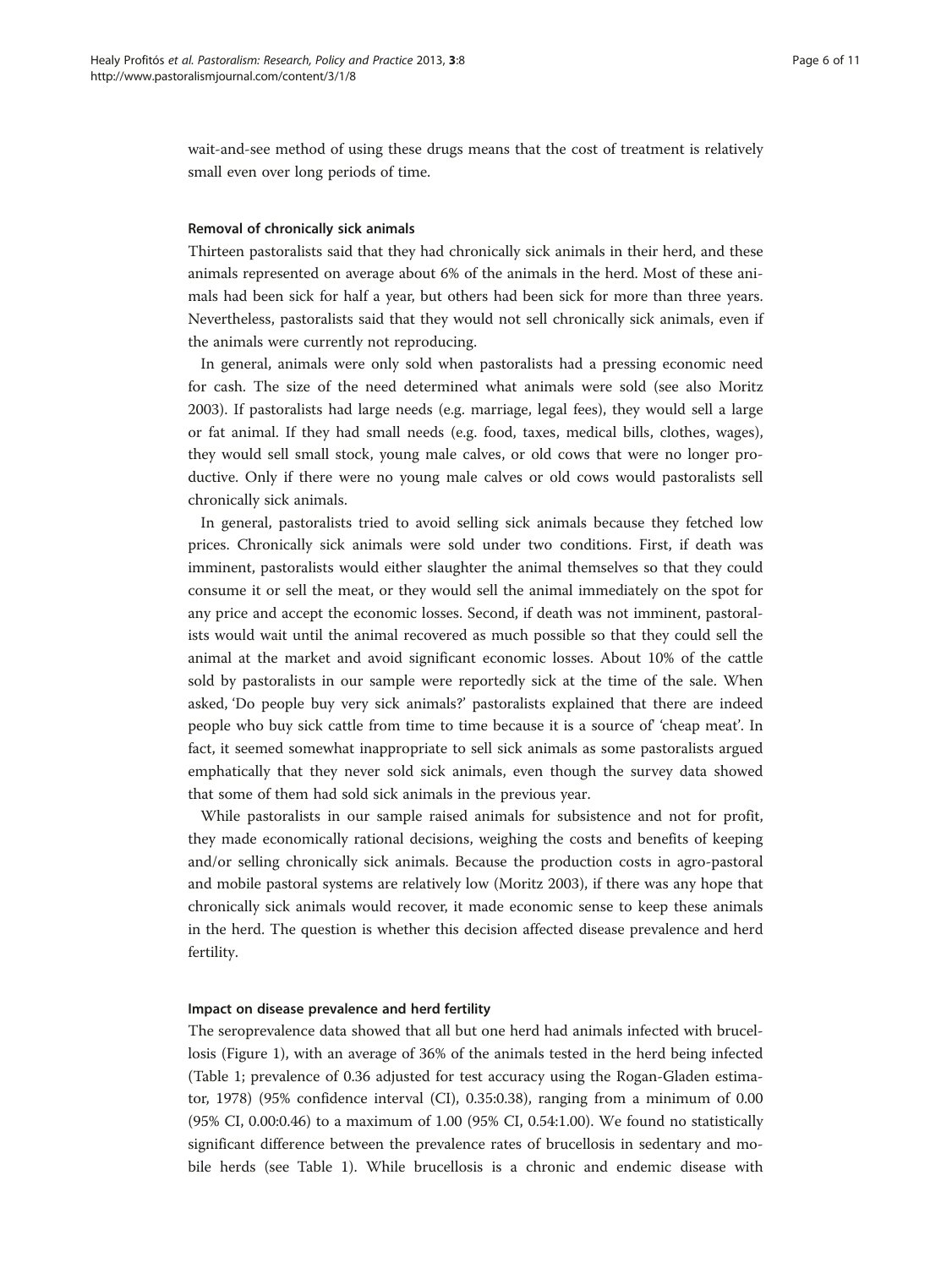<span id="page-6-0"></span>

potential ramifications for herd fertility, pastoralists were not very concerned about baakaale, and only one of them reported fertility problems caused by baakaale.

# **Morbidity**

About 21% of the calves on the calf rope and about 13% of their mothers had acute health problems, and the main problems were *caarol* (diarrhoea), awse (trypanosomiasis), and mbooru (foot-and-mouth disease). Other problems for calves were poor

Table 1 Summary statistics for mobile and sedentary herds Measure Mobile Sedentary Overall average Unit 95% CI Statistical test p value Herd size 58.8 41.3 49.6 Cattle 34.2 to 65.1 Mann-Whitney 0.0362 Chronically sick animals 0.60 2.27 1.48 Cattle 0.46 to 2.49 Mann-Whitney 0.0331 Calf morbidity 21.5 19.0 20.8 Percent 13.0 to 28.5 Chi square 0.9963 Mothers' morbidity 9.2 19.0 13.2 Percent 6.8 to 19.7 Chi square 0.2194 Mothers' age at first calving 4.53 4.96 4.5 Years  $(3 \text{ to } 17)^b$  Mann-Whitney 0.2537 Mothers' average age 7.3 7.88 7.5 Years  $(4 \text{ to } 20)^b$  Mann-Whitney 0.7714 Lifetime calves per mother 2.2 2 2 Calves  $(1 \text{ to } 6)^b$  Mann-Whitney 0.4568 Calf mortality 13.2 14.1 13.5 Percent 9.0 to 18.0 Chi square 0.3286 Observed abortions 0.03 0.03 0.03 Per cow/year 0.01 to 0.05 NA NA Fertility rate<sup>a</sup> 26.2 13.4 20.6 Percent 3.3 to 37.9 t test, one-tailed<sup>c</sup> 0.0432 Brucellosis Prevalence 46.1 27.4 36.3 Percent 34.9 to 37.7 t test, two-tailed 0.4201 <sup>a</sup>Calves < 6 months old/Total cattle in herd; <sup>b</sup>range rather than 95% CI; <sup>c</sup>a one-tailed test was used here because prior

work suggested that mobile herds would have higher fertility rates than sedentary herds.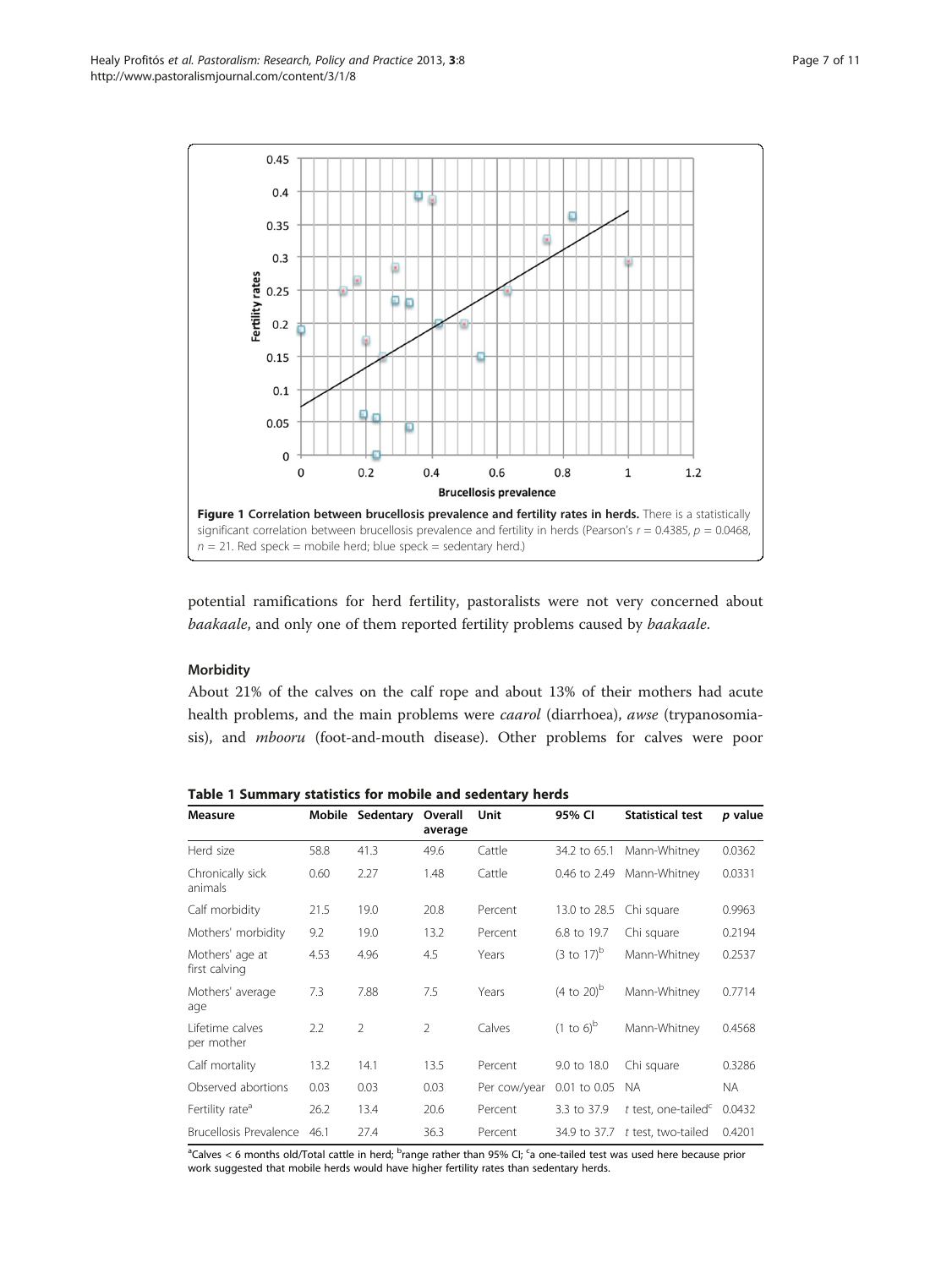appetite, lack of milk, and skin conditions. There were no statistically significant differences between mobile and sedentary herds with regard to reported health problems (morbidity) for calves and their mothers (Table [1](#page-6-0)).

#### **Fertility**

The average age at which cows in our sample gave birth to their first calf was 4.5 years old. The average age of cows that had a calf on the rope was 7.5 years. The average number of calves that cows in our sample had produced was two with a minimum of one and a maximum of six. The reproductive history of the cows allowed us to estimate a calf mortality rate of 14% (30 of the 222 calves had died). There were no statistically significant differences between mobile and sedentary herds for age at first calving, average age of mothers with current calves, number of calves per cow, or calf mortality (Table [1](#page-6-0)). Only three observed abortions were reported amongst all the cows surveyed: two among the mobile herds and one among the sedentary herds. The average abortion rate was exactly the same in both groups: 0.03 abortions per cow per year. Finally, herd fertility crudely measured as the number of calves on the calf rope as percentage of the total number of animals in the herd was 13% for sedentary herds and 26% for mobile herds (Table [1\)](#page-6-0). Because the calves on the calf rope are less than six months old, these rates are not the annual fertility rates. All the numbers reported here are within the range observed in other studies in the region (Moritz [2003;](#page-10-0) Njoya et al. [1997](#page-10-0)). In short, we found no major differences in morbidity and fertility patterns between mobile and sedentary herds (e.g. age at first calving, birth intervals), except for overall herd fertility, which is higher for mobile herds.

However, we found a surprising positive relationship between brucellosis prevalence and increased herd fertility (Pearson's  $r = 0.4385$ ,  $p = 0.0468$ ,  $n = 21$ ): herds with higher brucellosis rates also had higher fertility rates (see Figure [1\)](#page-6-0). While we realize that our sample is small and we certainly would not suggest that brucellosis actually increases fertility rates, the surprising result might explain why pastoralists were not concerned about baakaale (brucellosis) and its impact on herd fertility. It also raises a number of important questions about the study of the ecology of infectious diseases in pastoral systems, which we will discuss in the next section.

However, we did find a negative correlation between the percentage of reported chronically sick animals in the herd and fertility rates (Pearson's  $r = 0.4506$ ,  $p = 0.0404$ ,  $n = 21$ ), but not between the percentage of reported chronically sick animals in the herd and brucellosis prevalence, suggesting that keeping chronically sick animals in the herd lowered overall fertility, but that is likely not due to brucellosis.

## **Discussion**

In our study, we set out to answer two main questions: (1) why do pastoralists keep chronically sick animals in their herds, and (2) does keeping chronically sick animals in the herd affect herd fertility?

First, pastoralists recognized that a range of diseases could potentially cause fertility problems. They were not overly concerned with baakaale (brucellosis); awse (trypanosomiasis) was a considered a greater problem. We also found considerable variation in risk perceptions regarding abortion storms (many abortions occurring in a short span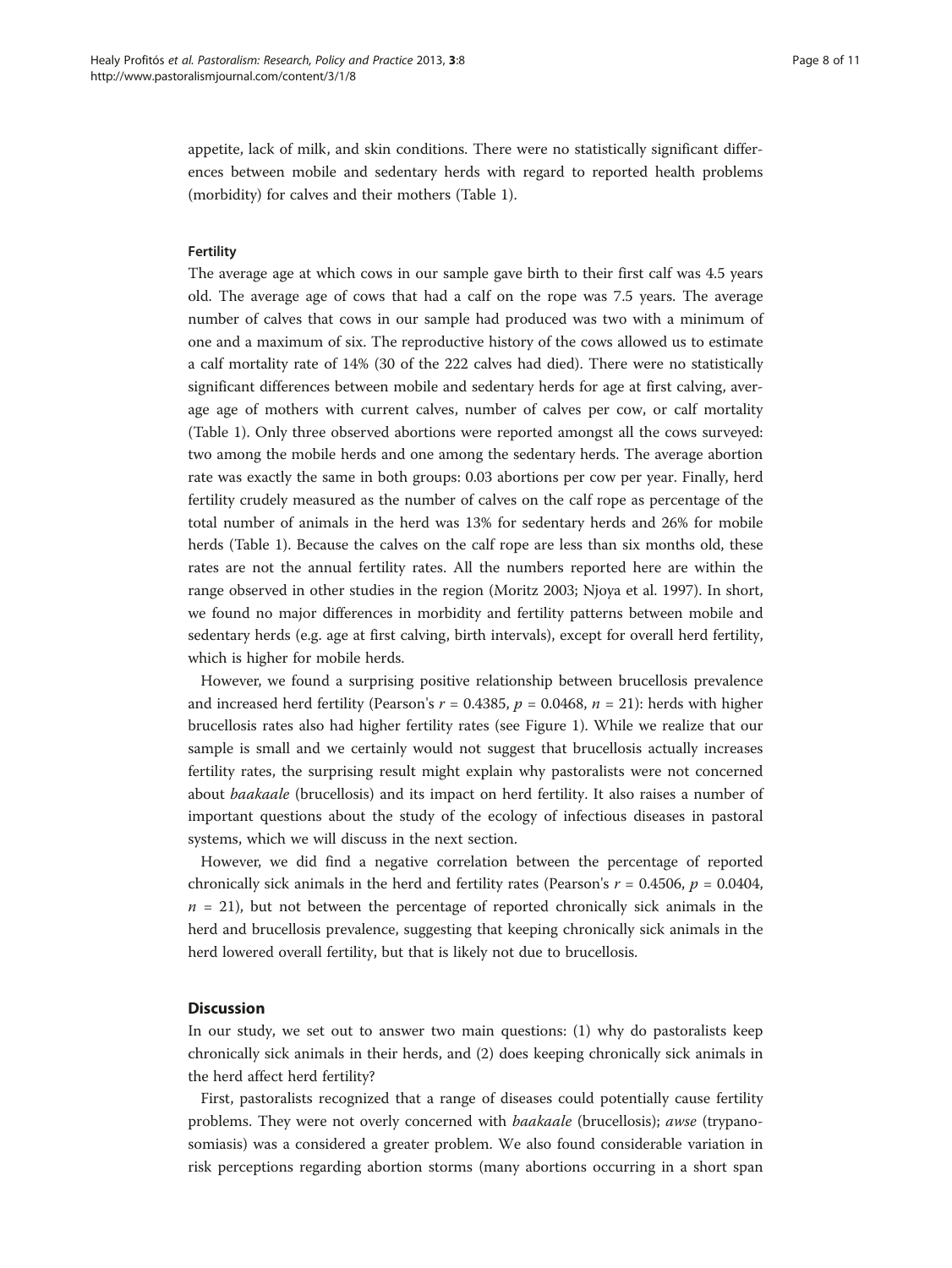of time), and suggestions that pastoralists were more concerned about other infectious diseases like foot-and-mouth disease and contagious bovine pleuropneumonia. Because these herds were all enrolled in a foot-and-mouth disease study and were asked about the disease regularly, there may have been an increased awareness of foot-and-mouth disease in the study population, but this is not expected to have changed their views on any other diseases.

Pastoralists' first response to sick animals was to use different kinds of veterinary drugs, often in different sequential combinations depending on whether animals recovered or not. We found no qualitative differences in disease management strategies, including the removal of chronically sick animals, between mobile and sedentary pastoralists. Pastoralists avoided selling chronically sick animals because there was always the possibility that animals would recover. Moreover, sick animals (reportedly) fetched considerably lower prices at livestock markets and thus represented an economic loss while the cost of keeping the animal and occasional treatments was seen as relatively low. Only if there was no chance the animal would recover, often after being in the herd for multiple years, would pastoralists sell the animal, waiting for the right moment when the animal could fetch a reasonable price.

We did find a negative correlation between the percentage of chronically sick animals in the herd and herd fertility (keeping in mind that this is based on self-report data from a relatively small sample of herds). Thus, preliminary examination of disease costs and benefits suggests that herders' decisions to keep sick animals in their herds may lower herd fertility, although it is unclear what the exact mechanism is, i.e. whether it is due to the indirect effects of diseases on animal condition or the direct effects of infectious diseases like brucellosis. For example, although the prevalence of brucellosis was relatively high in our sample (37%), there was no negative correlation between herd-level brucellosis prevalence and herd fertility. On the contrary, we found an unexpected positive correlation.

We are not suggesting that brucellosis has a positive effect on fertility, but these surprising results do have implications for studies of the ecology of infectious diseases in pastoral systems in sub-Saharan Africa. First, in this particular study, we focused on one specific disease (brucellosis) on the assumption that it directly affects herd fertility. However, there are multiple (infectious) diseases that are endemic in the region, and most of them have potentially an effect on fertility, even if the diseases do not directly affect fertility but only indirectly because animals are not in a good condition. This means that in these contexts, researchers should not focus on one disease but instead use a syndemic approach and conduct comprehensive studies of multiple diseases and their interactions. Second, fertility rates are not just affected by the disease burden, but also by nutritional status. In fact, in order to understand the fertility rates in family herds in this pastoral system, one has to use a holistic approach taking into account disease burden of multiple diseases (not just one) as well as the nutritional intake. Presumably, mobile herds have better nutritional intake than sedentary herds because they go on transhumance, and this may explain the higher fertility rates for mobile herds.

McCorkle ([1986\)](#page-10-0) argues that it is critical to understand ethnoveterinary systems holistically in order to develop effective policies and animal production strategies that are appropriate and beneficial for both the target animal and human population (see also Zinsstag et al. [2011\)](#page-10-0). Further investigation of this topic would thus need to involve a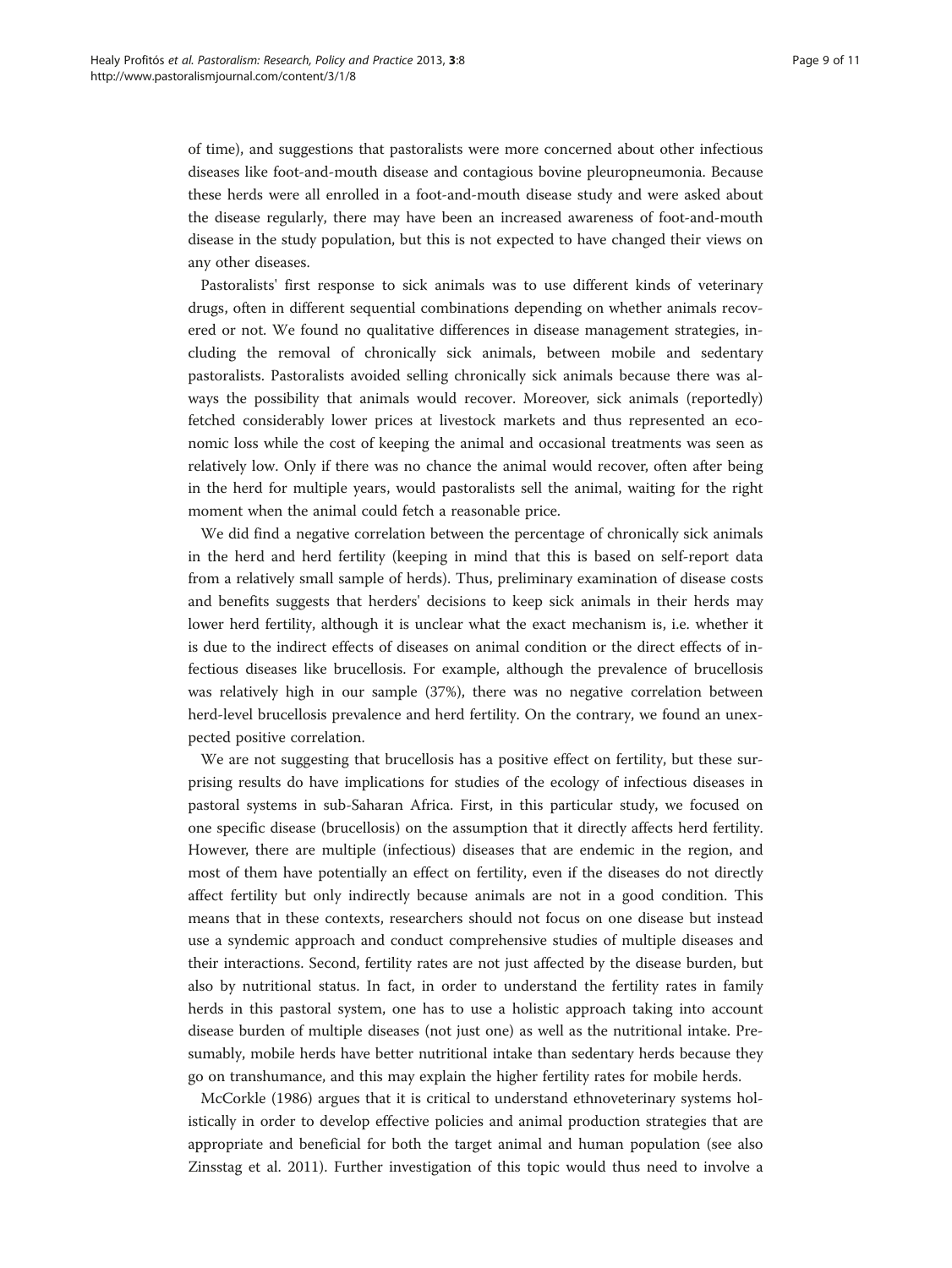<span id="page-9-0"></span>closer look at the other factors that affect herd fertility beyond disease management strategies and thorough cost-benefit analysis of the effects of keeping sick animals in herds. Studies involving evaluation of animal nutrition, more detailed measures of fertility, immunology, seasonal effects of disease prevalence, and the prevalence of diseases other than brucellosis, in particular trypanosomiasis, need to be conducted in order to tease out the myriad of factors that affect disease transmission and herd fertility in the far north region and to evaluate the order of magnitude that each plays within the system as a whole. In addition, the actual costs of potentially creating more sick animals versus losing money by selling a sick animal would need to be quantified.

In conclusion, our study suggests that herders' decisions to keep sick animals in their herds may lower herd fertility, but that this is likely not due to brucellosis alone. In our discussion, we have emphasized the complexity of infectious disease ecology in pastoral systems and the need for holistic and comprehensive studies of the ecology of infectious diseases in pastoral systems.

#### Competing interests

The authors declare they have no competing interests.

#### Authors' contributions

The manuscript is the product of an interdisciplinary collaboration between a student in public health (JMHP), an anthropologist (MM), and a veterinary epidemiologist (RBG). JMHP was an undergraduate student in anthropology supervised by MM and RBG. We designed the study together as a team. JMHP collected and analyzed the data. We wrote and edited the manuscript as a team. All authors read and approved the final manuscript.

#### Authors' information

JMHP is currently a graduate student in the College of Public Health at the Ohio State University focusing on environmental health sciences and interdisciplinary research of global health. MM is an anthropologist and involved in three longitudinal, transdisciplinary research projects that examine pastoral systems within the analytical framework of coupled human and natural systems. RBG is a veterinarian and epidemiologist whose research focuses on applications of mathematical modelling and statistics in the field of transboundary animal diseases.

#### Acknowledgements

This project was supported by grants from the Ecology and Evolution of Infectious Diseases (EEID) programme at the National Science Foundation (DEB-1015908), the Public Health Preparedness for Infectious Diseases (PHPID) programme at the Ohio State University, and by R24-HD058484 from the Eunice Kennedy Shriver National Institute of Child Health and Human Development awarded to the Ohio State University Initiative in Population Research (IPR), the Arts and Sciences Committee Honors International Research Grant, College of Arts and Sciences Undergraduate Research Scholarship, and the Division of Social and Behavioral Sciences Undergraduate Research Grant. We would like to thank the Ministry of Scientific Research and Innovation (MINRESI) in Cameroon for granting research permission and the University of Maroua for research affiliation. We would like to thank the reviewers for their critical comments and helpful suggestions.

#### Author details

<sup>1</sup>Department of Anthropology, The Ohio State University, 174 W 18th Avenue, Columbus, OH 43210-1106, USA. <sup>2</sup>Department of Veterinary Preventive Medicine, The Ohio State University, 174 W 18th Avenue, Columbus, OH 43210-1106, USA.

#### Received: 30 November 2012 Accepted: 21 February 2013 Published: 20 March 2013

#### References

Acha, PN, and B Szyfres. 2001. Zoonoses and communicable diseases common to man and animals. Volume I: Bacterioses and mycoses, 3rd ed. Washington DC: Pan American Health Organization.

- Behnke, RH, and I Scoones. 1993. Rethinking range ecology: Implications for rangeland management in Africa. In Range ecology at disequilibrium: New models of natural variability and pastoral adaptation in African Savannas, ed. RH Behnke Jr, I Scoones, and C Kerven, 1–30. London: Overseas Development Institute.
- CDC. 2007. Brucellosis. Atlanta: Centers for Disease Control and Prevention (CDC).

Chabasse, D, C Roure, AA Rhaly, P Ranque, and M Quilici. 1985. The health of nomads and semi-nomads of the Malian Gourma: An epidemiological approach. In Population, health and nutrition in the Sahel: Issues in the welfare of selected West African communities, ed. AG Hill, 319–340. Boston (MA): Routledge & Kegan Paul.

Charmaz, K. 2006. Constructing grounded theory: A practical guide through qualitative analysis. London: Sage.

Domenech, J, P Lucet, B Vallat, C Stewart, JB Bonnet, and A Hentic. 1983. La brucellose bovine en Afrique centrale III. Resultats statistiques des enquetes menees au Tchad et au Cameroun. Revue d'elevage et de medecine veterinaire des pays tropicaux 35: 15–22.